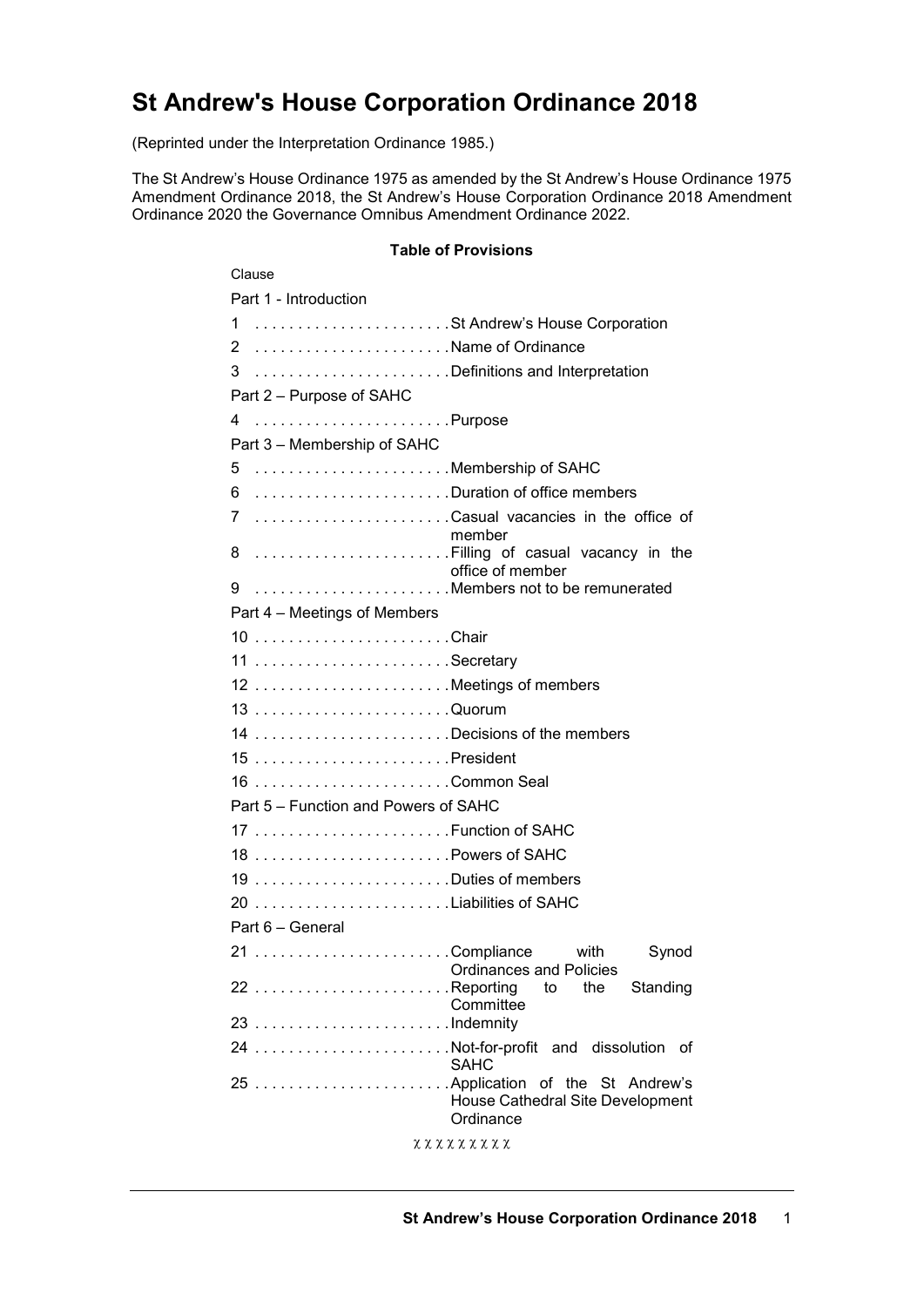# **Long Title**

An Ordinance to provide a constitution for the body known as the St Andrew's House Corporation.

## **Preamble**

Whereas –

A. The St Andrew's House Corporation is incorporated pursuant to the St Andrew's House Corporation Incorporation Ordinance 1975 and is the trustee of the land held upon the trusts sets out in the St Andrew's House Trust Ordinance 2015.

B. It is expedient that a constitution be declared for St Andrew's House Corporation.

Part 1 - Introduction

# **1. St Andrew's House Corporation**

There shall be a body known as the St Andrew's House Corporation.

## **2. Name of Ordinance**

This ordinance is the *St Andrew's House Corporation Ordinance 2018*.

# **3. Definitions and Interpretation**

(1) In this Ordinance –

"Act" means the *Anglican Church of Australia (Bodies Corporate) Act 1938*.

"Archbishop" means the Archbishop of Sydney or, in his absence, his commissary, or, if the See of Sydney is vacant, the Administrator of the Diocese.

"board papers" means the agenda (including annexures) and minutes of a meetings of SAHC.

"Chair" means the chair appointed under clause 10.

"Diocese" means the Diocese of Sydney.

"member" means a member of St Andrew's House Corporation.

"SAHC" means the St Andrew's House Corporation.

"Secretary" means the Secretary of SAHC appointed under clause 11.

"Standing Committee" means the Standing Committee of the Synod.

"Synod" means the Synod of the Diocese.

"Synod Governance Policy" means the Governance policy for Diocesan Organisations made by the Synod on 20 October 2014, as amended from time to time.

"Land" means the land comprised in Volume 13705 Folio 170.

(2) In this Ordinance, a reference to the singular includes the plural, and vice versa.

# Part 2 – Purpose of SAHC

#### **4. Purpose**

(1) The purpose of SAHC is to advance the purposes of the Anglican Church of Australia in the Diocese of Sydney by governing and controlling the management and use of the Land.

(2) In recognition that the SAHC is part of a network of parishes and organisations which is collectively seeking to advance the broader charitable purposes of the Diocese, SAHC is permitted to pursue its purposes in a manner which advances the broader charitable purposes of the Diocese, including such purposes as are declared or recognised from time to time by the Synod.

Part 3 – Membership of SAHC

# **5. Membership of SAHC**

(1) SAHC is to consist of 11 members, being –

- (a) nine members elected by the Synod; and
- (b) two members appointed by SAHC.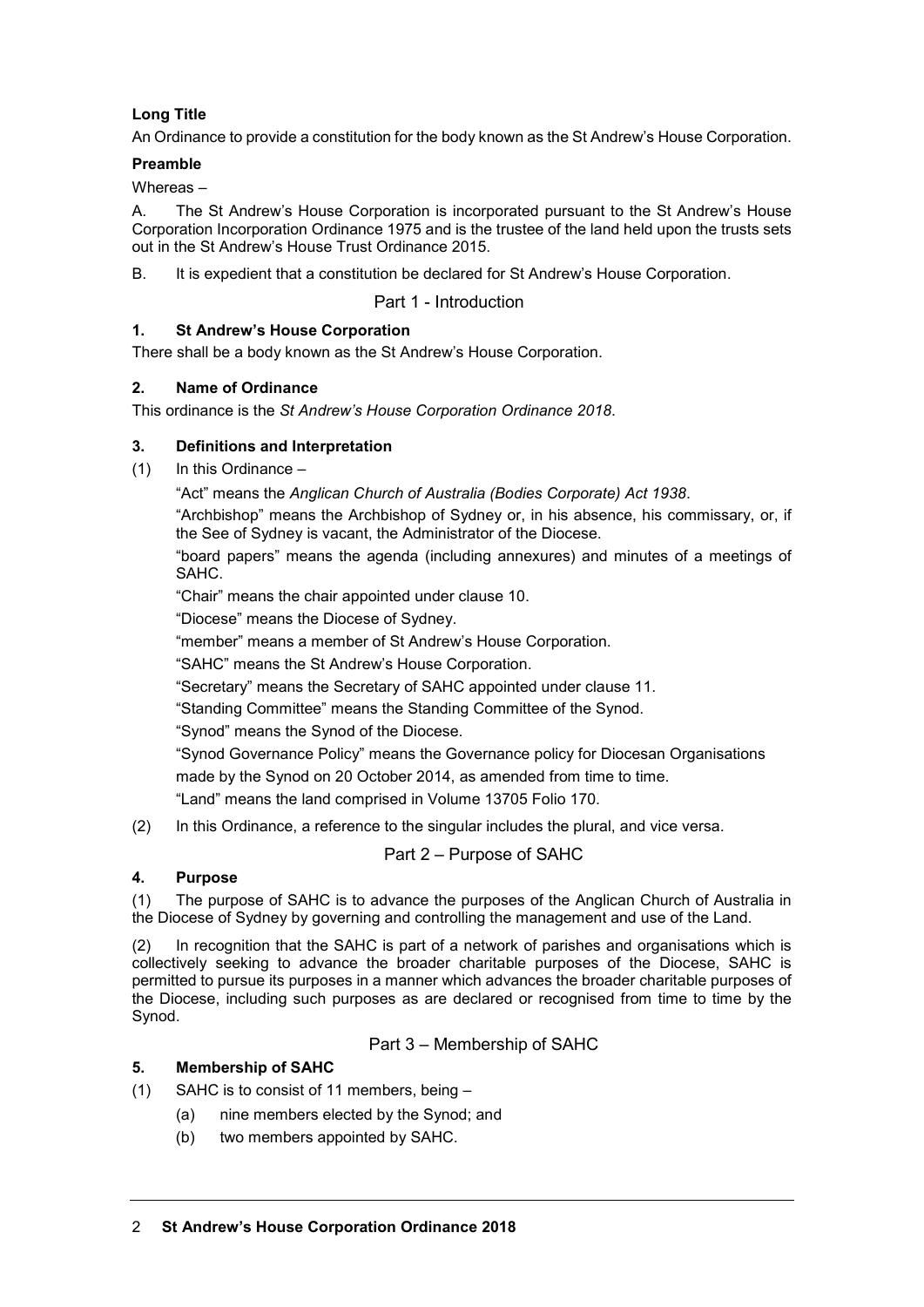(2) At least two of the members are to be ordained clergy licensed in the Diocese of Sydney and persons with at least a three year theological degree from Moore Theological College or another college that is endorsed by the Archbishop for the purposes of this clause.

- (3) A person is disqualified from being elected or appointed as a member if the person
	- (a) is an insolvent under administration, or
	- (b) is of unsound mind or whose person or estate is liable to be dealt with in any way under any law relating to mental health, or
	- (c) is disqualified from managing a corporation within the meaning of the *Corporations Act 2001*, or
	- (d) has at any time during the preceding 12 months been disqualified from being a responsible person by the Commissioner of the Australian Charities and Not-forprofits Commission, or
	- (e) has been convicted of a crime or an offence punishable by imprisonment for more than 12 months, or
	- (f) is subject to a subsisting recommendation made under the Ministry Standards Ordinance 2017 or by the Diocesan or Disciplinary Tribunal of the Diocese (or from a comparable tribunal or body in another diocese or church) that they be prohibited from holding the office of member (or a comparable office in the other diocese or church).

(4) Every member must, upon being appointed or elected as, or otherwise becoming, a member, sign the "Statement of Personal Faith" set out in the Synod Governance Policy, and deliver it to the Secretary within 28 days of the date of that person becoming a member. If a person fails to do so or declares that he or she is no longer able to subscribe to the Statement, the person is disqualified from being, and automatically ceases to be, a member.

(5) A person is not eligible to be re-elected or re-appointed as a member if such re-election or re-appointment would, in the ordinary course, result in that person being a member for a continuous period of 14 years or more. For the purposes of this clause, 2 or more periods of service as a member will be taken to be one continuous period of service unless they were separated by a continuous period of at least 12 months during which the person was not a member.

#### **6. Duration of office of members**

(1) At each ordinary session of the Synod, one third of the persons who are members elected by the Synod for the time being or, if the number of such members is not a multiple of 3, then the nearest number to one third (rounded upwards), are to retire from office.

(2) At the next meeting of SAHC immediately following the first and second ordinary sessions of Synod, one member who is a member appointed by SAHC is to retire from office.

(3) Subject to this Ordinance, a retiring member is eligible for re-election or re-appointment, and a retiring member remains a member until his or her successor is elected or appointed.

(4) The members who are to retire are those members who have been in office longest since their last election. As between persons who were elected as members on the same day, those to retire (unless they otherwise agree among themselves) are to be determined by lot.

(5) No vacancy in the office of member affects the authority or powers of SAHC and, subject to clauses 13 and 14, that authority and those powers may be exercised by the members holding office from time to time.

#### **7. Casual vacancies in the office of member**

- (1) A person also ceases to be a member if the person
	- (a) dies, or
	- (b) resigns as a member by written notice addressed to the Secretary, and such resignation takes effect from the date of receipt of the notice by the Secretary, or
	- (c) becomes an insolvent under administration, or
	- (d) becomes of unsound mind or becomes a person whose person or estate is liable to be dealt with in any way under any law relating to mental health, or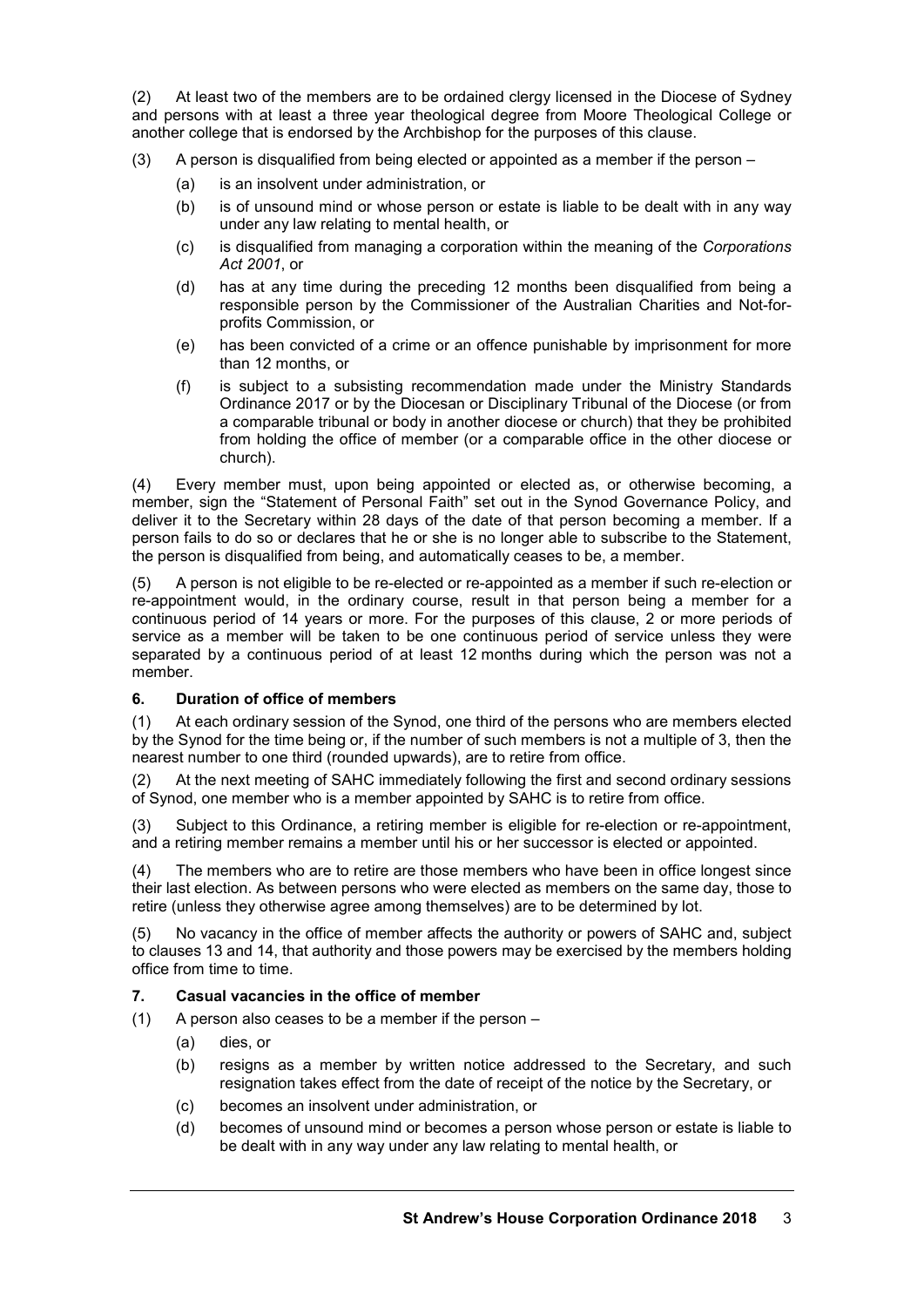- (e) is disqualified from managing a corporation within the meaning of the *Corporations Act 2001*, or
- (f) is disqualified from being a responsible person by the Commissioner of the Australian Charities and Not-for-profits Commission, or
- (g) is convicted of a crime or an offence punishable by imprisonment for more than 12 months, or
- (h) is subject to a recommendation made under the Ministry Standards Ordinance 2017 or by the Diocesan or Disciplinary Tribunal of the Diocese (or from a comparable tribunal or body in another diocese or church) that they be prohibited from holding the office of member (or a comparable office in the other diocese or church) or that they be removed from such office, or
- (i) is absent without the leave of SAHC for 3 consecutive meetings of SAHC and SAHC resolves that the person's membership should cease, or
- (j) fails to disclose his or her actual material conflict of interest in any matter brought for the consideration of the SAHC which, in the opinion of the SAHC, resulted in a resolution of the SAHC which would not have been made if the actual material conflict of interest had been disclosed, and the SAHC resolves by at least threequarters majority that the person's membership should cease as a result of this failure.

(2) A person who is a member elected by the Synod also ceases to be a member if the Standing Committee so resolves. A person who is a member appointed by the SAHC ceases to be a member if SAHC so determines. The Standing Committee and SAHC are not required to give reasons.

## **8. Filling of a casual vacancy in the office of member**

(1) A casual vacancy among the members elected by the Synod may be filled by the Standing Committee.

(2) A casual vacancy in the office of a member appointed by the SAHC may be filled by the SAHC.

(3) A person elected to fill a casual vacancy holds office for the balance of the term of the member whose place that person has taken.

#### **9. Members not to be remunerated**

(1) A member is not to be remunerated for their service as a member.

(2) Nothing in clause 9(1) prevents a member from being reimbursed for reasonable out of pocket expenses incurred in performing their duties as a member.

#### Part 4 – Meetings of the Members

### **10. Chair**

- (1) The members are to appoint one of their number to be the Chair for a term which ends on the first to occur of –
	- (a) the date the Chair ceases to be a member,
	- (b) the date (if any) specified in the resolution,
	- (c) the 3rd anniversary of the resolution of appointment, and
	- (d) the date on which the appointment is revoked by resolution of the members.

(2) A member who retires as Chair under subclauses (1)(b), (c) or (d) may be reappointed for a further term.

(3) A person cannot serve as the Chair of SAHC for more than nine consecutive years.

(4) A person cannot serve as the Chair of SAHC if a member of the person's immediate family is employed by SAHC, unless SAHC has considered the circumstances and unanimously agreed to it by secret ballot.

#### **11. Secretary**

(1) The members are to appoint a person to be the Secretary of SAHC.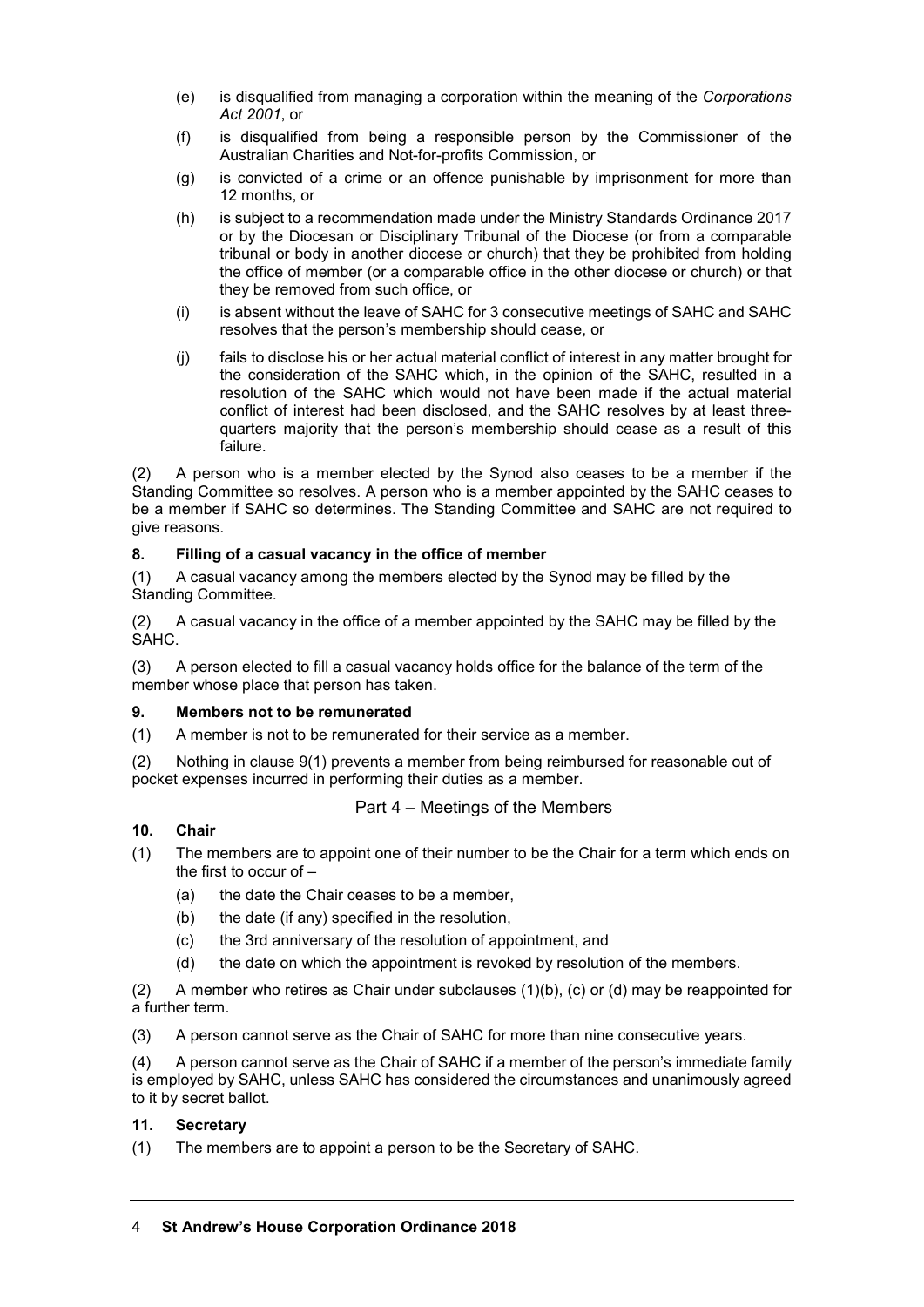- (2) A person is not required to be a member to be appointed as Secretary.
- (3) A person cannot serve as the Secretary of SAHC for more than nine consecutive years.

## **12. Meetings of members**

(1) The members are to meet at such times as they may determine.

(2) In addition, a meeting of the members is to be convened by the Secretary upon request in writing made by -

- (a) the Chair, or
- (b) any 3 members.

(3) A meeting of the members may be held by using any technology approved by the members. A member who is absent from the place of meeting may attend that meeting by using any technology approved by the members. All meetings conducted with the aid of technology under this clause are as valid and effective as if they had been conducted at a meeting at which those members were physically present.

(4) If the Chair is not present at a meeting or is unable or unwilling to chair the meeting, or part of a meeting, the members present may elect another member then present to chair that meeting or part of the meeting.

(5) At a meeting of the members, the Chair has a deliberative vote but does not have a casting vote.

(6) The members must cause minutes to be made of each meeting of the members which record –

- (a) the names of the members present,
- (b) the name of the person or names of the persons who chaired the meeting, or any part of the meeting,
- (c) all disclosures made by a member of any actual or perceived conflicts of interest, and
- (d) all resolutions of the members passed at the meeting, or taken to have been passed at a meeting.

(7) The minutes of each meeting are to be signed by the chair of that meeting, or by the chair of the next meeting of the members.

(8) Subject to this Ordinance, the members may regulate the proceedings of their meetings in such manner as they determine.

# **13. Quorum**

A quorum for a meeting of the members is 6 members.

#### **14. Decisions of the members**

(1) Usually, the members will make decisions by resolution passed at a meeting of the members.

(2) The members of SAHC may pass a resolution without a meeting of the members being held if  $-$ 

- (a) a document setting out the proposed resolution and containing a statement that a member is in favour of the proposed resolution is provided or sent to each member either personally or at the last postal or electronic mailing address provided by the member of the purpose of receiving material in connection with meetings of SAHC, and
- (b) all members who would be entitled to vote on a motion for the resolution at a meeting of SAHC (excluding any member who, at the time the statement is provided or sent, is on leave of absence formally approved by SAHC) notify the person who provided or sent the statement that they are in favour of the proposed resolution by returning to that person a signed copy of the statement or otherwise confirming the statement to that person by electronic means.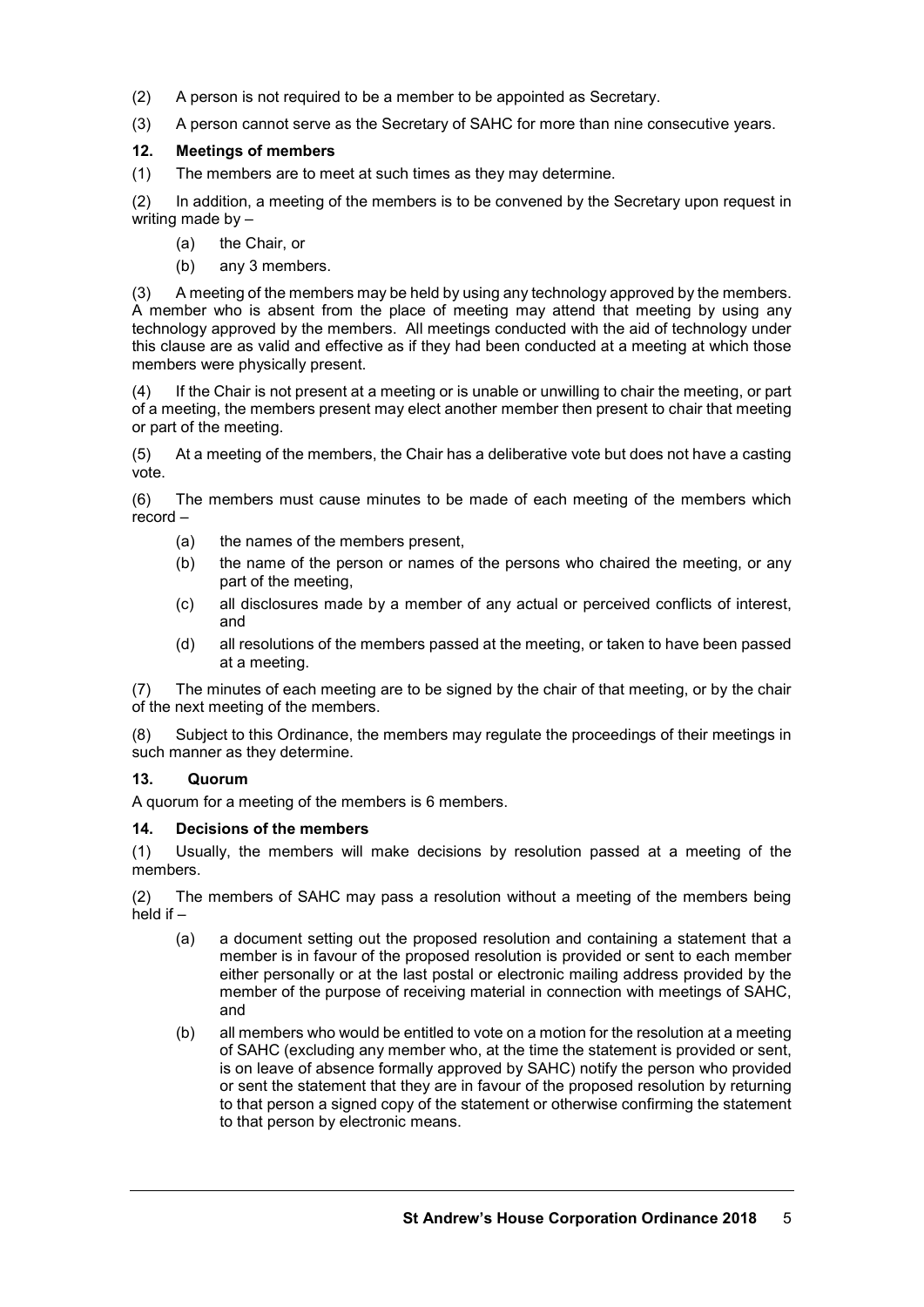(3) Separate copies of a document may be used for the purposes of this subclause if the wording of the resolution and statement is identical in each copy. A resolution passed under this subclause is to be recorded in the minutes of the next meeting of SAHC.

### **15. President**

(1) The Archbishop is President of the Board.

(2) The President may attend any meeting of SAHC and may address SAHC on any pastoral or policy issue concerning the Anglican Church of Australia as it applies to SAHC.

(3) The President is entitled, upon request, to receive the board papers for any meeting of SAHC.

(4) The President is not a member of SAHC and so is not entitled to vote on any question or proposal being considered by SAHC.

(5) The President is permitted to appoint a nominee to exercise his entitlements as President on his behalf.

#### **16. Common Seal**

(1) The common seal of SAHC is not to be affixed to a document except pursuant to a resolution of the members.

(2) The affixing of the common seal is to be witnessed by 2 members.

# Part 5 – Function and Powers of SAHC

#### **17. Function of SAHC**

The function of SAHC is to govern and control the management of St Andrew's House.

#### **18. Powers of SAHC**

(1) Subject to this Ordinance and the terms of the trusts on which any property is held by SAHC as trustee, SAHC has the powers necessary to enable it to fulfil its function.

(2) Without limiting the generality of clause 18(1) and the powers granted to SAHC under the Act , SAHC has the following powers –

- (a) to appoint any corporation or person as its attorney to act for and in the name and on behalf of SAHC and to revoke any such appointment,
- (b) to appoint and remove officers, employees, agents and attorneys, to fix their remuneration, if any, and to delegate authority to incur expenses and undertake expenditure on its behalf,
- (c) to appoint any committee comprised of one or more persons nominated by SAHC (which may include persons who are not members of SAHC if at least one half of the members of the committee are members of SAHC), and delegate to that committee the exercise of any of the powers of SAHC (other than approving the affixing of the common seal of SAHC) provided that the committee is chaired by a SAHC member and reports the exercise of its delegated powers to the next SAHC meeting,
- (d) to revoke the appointment of a committee appointed under paragraph  $(c)$ ,
- (e) subject to clause 20, to borrow or raise money or create any security interest in respect of the property of SAHC,
- (f) to invest the property of SAHC (and other property received by SAHC in providing services, acting as agent or otherwise exercising any of its powers, duties, authorities and functions that is not immediately required) in accordance with the *Investment of Church Trust Property Ordinance 1990*,
- (g) to institute, defend and compromise legal proceedings in respect of the property of SAHC, including arbitrations and investigations, and
- (h) to enter into and take out policies of insurance.

#### **19. Duties of members**

- (1) Each member must
	- (a) in performing their functions exercise the care and diligence that a reasonable individual would exercise as a member,
	- (b) act in good faith in the best interests of SAHC and to further the purpose of SAHC,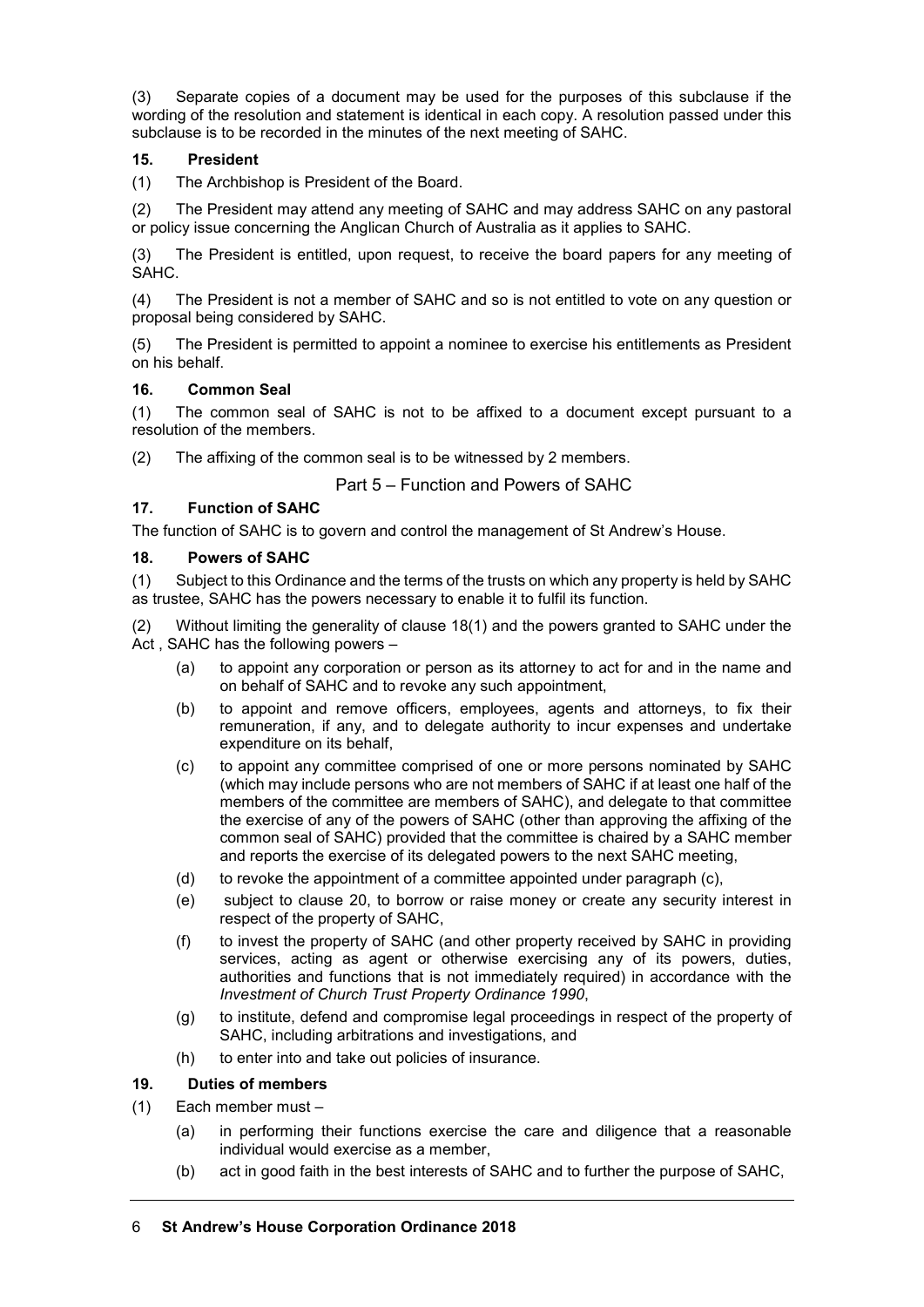- (c) not misuse their position as a member,
- (d) not misuse information obtained in the performance of their duties as a member,
- (e) promptly disclose at a meeting of members, any actual conflict of interest they have as a member and any circumstances which might reasonably be perceived as a conflict of interest,
- (f) not participate in discussions, or vote on any matter, in which an actual or perceived conflict of interest arises without the approval of the other members,
- (g) ensure that the financial affairs of SAHC are managed in a responsible manner, and
- (h) not allow SAHC to operate while insolvent.

(2) A member is taken to act in good faith in the best interests of SAHC and to further the purposes of SAHC for the purposes of subclause  $19(2)(b)$  if  $-$ 

- (a) the member acts in good faith in pursuing the purpose of SAHC in a manner which advances the broader charitable purposes of the Diocese; and
- (b) SAHC is not insolvent at the same time the member acts and does not become insolvent because of the member's act.

(3) SAHC shall maintain records of applicable eligibility criteria for SAHC membership and conflicts of interests disclosed by members.

#### **20. Liabilities of SAHC**

(1) SAHC remains and continues to be solely responsible for all liabilities incurred by it or on its behalf.

(2) The members are not to represent to any person or corporation that the Archbishop, the Synod or the Standing Committee or any person or corporation holding church trust property for the Anglican Church of Australia in the Diocese or any other corporation incorporated under the Act will or may meet or discharge all or any part of any liability which have been or may or will be incurred wholly or partly by or on behalf of SAHC.

(3) SAHC is not to execute or deliver any mortgage, charge, debenture, guarantee, indemnity or promissory note or bill of exchange or other negotiable instrument other than a cheque drawn on SAHC's bank unless the following clause, or a clause to that effect, is included therein without qualification.

"Notwithstanding anything contained herein to the contrary, each of the parties hereto acknowledges and agrees that the St Andrew's House Corporation is not liable to any other party hereto for any amount whatsoever (whether by virtue of any express or implied obligation) beyond such amount (if any) as the St Andrew's House Corporation may be able to pay to that party in the event of the St Andrew's House Corporation being wound up."

### Part 6 – General

#### **21. Compliance with Synod Ordinances and Policies**

SAHC is to comply with all the applicable ordinances and policies of the Synod (as amended from time to time) including, as applicable –

- (a) the *Investment of Church Trust Property Ordinance 1990,*
- (b) the *Accounts, Audits and Annual Reports Ordinance 1995*, and
- (c) the *Sydney Anglican Use of Property Ordinance 2018*.

#### **22. Reporting to the Standing Committee**

SAHC is to provide the Standing Committee with such information about its affairs as the Standing Committee requests from time to time.

#### **23. Indemnity**

(1) To the extent permitted by law, SAHC is to indemnify each person who is, or has been, a member against any liability which results directly or indirectly from facts or circumstances relating to the person serving or having served as a member –

(a) to another person (other than SAHC or a related body corporate) which does not arise out of conduct involving a lack of good faith, or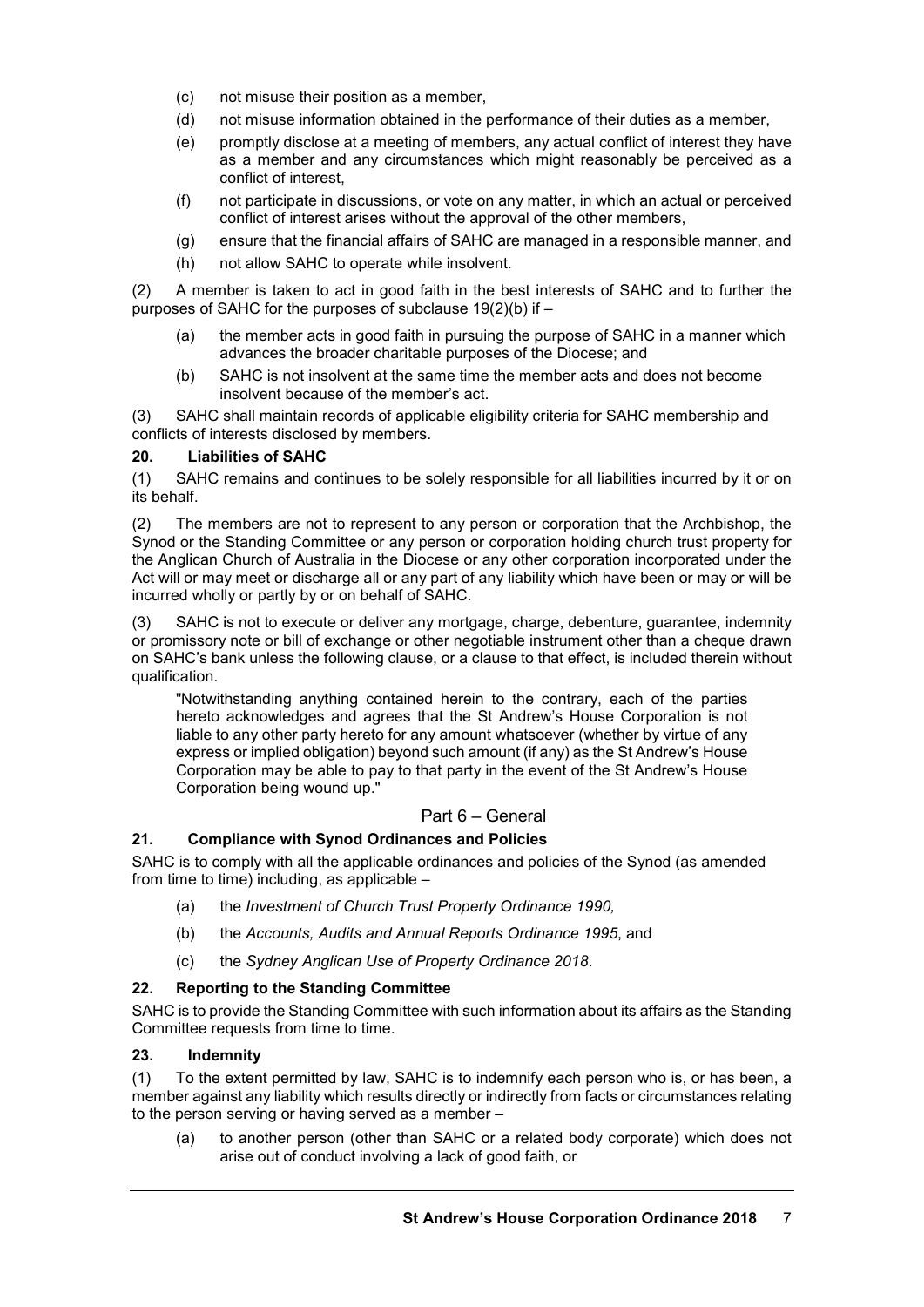- (b) for costs and expenses incurred by that person  $-$ 
	- (i) in defending proceedings, whether civil or criminal, in which judgement is given in favour of that person or in which that person is acquitted, or
	- (ii) in connection with an application, in relation to those proceedings, in which the court grants relief to that person under the *Corporations Act 2001* or the *Australian Charities and Not-for-Profits Commission Act 2012*.

(2) SAHC need not indemnify a person under clause 23(1) for a liability to the extent that the person is entitled to an indemnity for that liability under a contract of insurance or under any other ordinance.

(3) To the extent permitted by law, SAHC may pay, or agree to pay, a premium for a contract insuring a person who is, or has been, a member against any liability which results directly or indirectly from facts or circumstances relating to the person serving, or having served, in that capacity except where the liability (not being a liability for costs and expenses in defending proceedings, whether civil or criminal and whatever their outcome) arises out of conduct involving –

- (a) a wilful breach of duty to SAHC,
- (b) the improper use of information by the person, acquired by virtue of the person being, or having been, a member to gain an advantage for that person or another person or to cause detriment to SAHC, or
- (c) the improper use of the person's position as a member to gain an advantage for himself or herself or for any other person or to cause detriment to SAHC.

(4) To the extent permitted by law, SAHC may pay, or agree to pay, a premium for a contract insuring a person who is, or has been, a member against any liability which results directly or indirectly from facts or circumstances relating to that person serving, or having served, in that capacity in respect of costs and expenses in defending proceedings, whether civil or criminal and whatever their outcome.

## **24. Not-for-profit and dissolution of SAHC**

(1) The property of SAHC is church trust property within the meaning of the *Anglican Church of Australia Trust Property Act 1917* and therefore must not, as a matter of law, be distributed for the private benefit of individuals either during the operation of SAHC or on its winding-up or dissolution.

(2) If SAHC is wound up or dissolved its remaining property, after satisfaction of all its liabilities, must be applied for such purposes of the Diocese as the Synod may determine.

#### **25. Application of the St Andrew's House Cathedral Site Development Ordinance**

The provisions of clauses 5 to 9 inclusive of the St Andrew's Cathedral Site Development Ordinance 1970-1973 shall apply subject to the provisions of this Ordinance.

#### **Notes**

- 1. Under the Anglican Church of Australia (Bodies Corporate) Act 1938, the Council was incorporated under the name "St Andrew's House Corporation" by Order published in the Government Gazette on 15 August 1975.
- 2. Under subclause 5(2) of the St Andrew's House Ordinance 1975 Amendment Ordinance 2018, the commencement of subclause 5(2) of this Ordinance is deferred until 31 May 2019 and until that date the following requirement is deemed to apply in substitution thereof –

"By 30 November 2018, at least one of the members are to be ordained clergy licensed in the Diocese of Sydney."

#### **Table of Amendments**